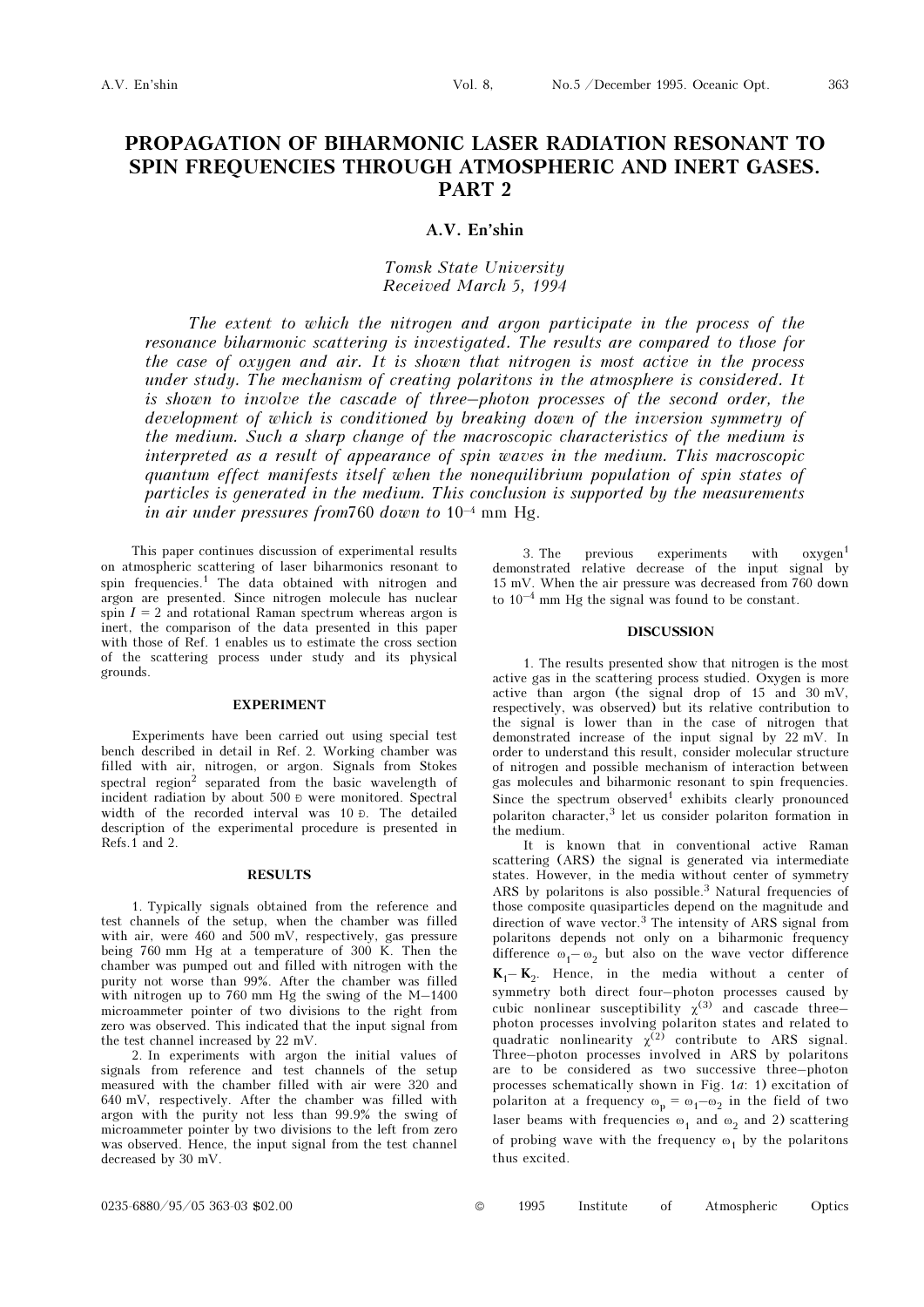

FIG. 1. Diagram illustrating cascade three–photon (a) and direct four-photon  $(b)$  processes involved in ARS by polaritons.

Both these processes are caused by quadratic nonlinearity of the medium  $\chi^{(2)}$  and the highest efficiency of ARS is reached under conditions of synchronism3:

$$
\mathbf{K}_{\mathbf{p}} - (\mathbf{K}_{1} - \mathbf{K}_{2}) \equiv \mathbf{D} \mathbf{K}_{\mathbf{p}} = 0 ;
$$
\n
$$
\mathbf{K}_{\mathbf{p}} - (\mathbf{K}_{\mathbf{as}} - \mathbf{K}_{1}) \equiv \mathbf{D} \mathbf{K} = 0 ,
$$
\n(1)

where  $\mathbf{K}_1$ ,  $\mathbf{K}_2$ ,  $\mathbf{K}_p$ ,  $\mathbf{K}_{as}$  are corresponding wave vectors.

Direct four–photon process occurs when the fields of three lasers mix:  $\omega_{as} = 2\omega_1 - \omega_2$  (see Fig. 1b). This process is most efficient under the following condition:

$$
\mathbf{K}_{\text{as}} - (2 \mathbf{K}_1 - \mathbf{K}_2) = \Delta \mathbf{K}_{\text{as}} = 0. \tag{2}
$$

Since the degree of nonlinearity decreases with increasing order of process, $4$  the third–order processes are much weaker than the allowed second–order processes. Indeed, we have:

$$
\chi^{(3)} / \chi^{(2)} \sim 1/E_{\rm at}, \qquad (3)
$$

where  $E_{at}$  is intratomic field whose typical strength for gases is ~3⋅10<sup>8</sup> V/cm.

Thus, the second–order nonlinear processes in the atmosphere discovered in our characterized by magnitude of susceptibility  $\chi^{(2)}$  being 10<sup>8</sup> times higher than for the early known third–order processes. It is evident (see Ref. 4) that second–order processes in the media with center of symmetry (gases) are forbidden by symmetry rule. When constant electric or magnetic field is applied to a medium the inversion symmetry is broken. Since electric and magnetic fields used in our experiments being about 100 V/cm were very low as compared to the intratomic field of gas molecules, their direct influence could not change the symmetry of the medium. The break of inversion symmetry observed in the experiments can be explained in the following way. Biharmonics with frequency difference of 500 MHz can resonantly influence elementary excitations of the medium caused by the motion of nuclear and electron magnetic moments in nitrogen and oxygen molecules. That results, as was noted in Ref. 1, in nonequilibrium population of spin states of nitrogen molecules or nuclear and electron polarization with respect to spin direction.

In the space exposed to biharmonic radiation the motion of all nuclear (electron) spins of molecules proves to be correlated. As shown in Ref. 6, the macroscopic quantum effects related to spin polarizations of gas

particles, such as spin waves, are observed. These effects lead to dramatic changes in macroscopic properties of the system. Spin waves appear as a result of collective interaction between the particles causing the occurrence of a peculiar self–consistent field that influences each gas particle.

The existence of collective spin waves in a polarized gas mean that additional Bose excitation branch related to spin is present in the system. It is essential that such a field is formed on a path much shorter than the free path.

Following the theory presented in Ref. 5, in this case there exists the direct exchange mechanism of inelastic scattering of particles by thermal fluctuations of transverse magnetization. It results in spin flip of the particle scattered and emission or absorption of a collective spin wave referred to as magnon. The cross section of such a process is on the same order as that of conventional gas kinetic elastic scattering of particles by each other but under certain conditions it can be significantly higher. The latter fact is in a good agreement with our results.

Thus, the thermal molecular motion is superimposed by regular flow caused with a momentum exchange between photons and particles of the medium. The momentum transfer is usually characterized by internal friction coefficient η. According to the elementary kinetic theory η is expressed as

$$
\eta = \frac{1}{3} \overline{u} \rho \overline{\lambda}, \qquad (4)
$$

where  $\bar{u}$  is the mean velocity of thermal motion,  $\rho$  is the density of the particles,  $\bar{\lambda}$  is the mean free path.

Equation (4) includes product  $\rho \bar{I}$  which is independent of gas pressure. Hence, signal values recorded in this case may not depend on gas pressure too, because they are proportional to the coefficient η. The experimental data obtained with air within the range of pressure between 760 and  $10^{-4}$  mm Hg are also in agreement with this conclusion of the kinetic theory.

### **CONCLUSION**

From analysis performed in this paper one can conclude that results of the experiments agree with the idea on Raman scattering of light by magnon polaritons formed due to mixing of nuclear spin oscillations with the polarization oscillations of electron shell influenced by resonant biharmonic.

The scattering process discovered is governed by the second–order susceptibility and is caused by collective interaction between particles, namely, spin waves of quantum origin. In our opinion, very high cross section of the process and its low threshold make it promising for remote sensing of the atmosphere using ARS techniques.

Certainly, only further experimental and theoretical study will enable the description of polariton formation dynamics and specify conditions for break of inversion symmetry of the medium as well as determine all macroscopic quantum effects accompanying this process.

#### **REFERENCES**

1. A.V. En'shin, Atmos. Oceanic Opt. 8, No. 4, 532–539 (1985).

2. A.V. En'shin, Atmos. Oceanic Opt. 7, No. 10, 767–769 (1994).